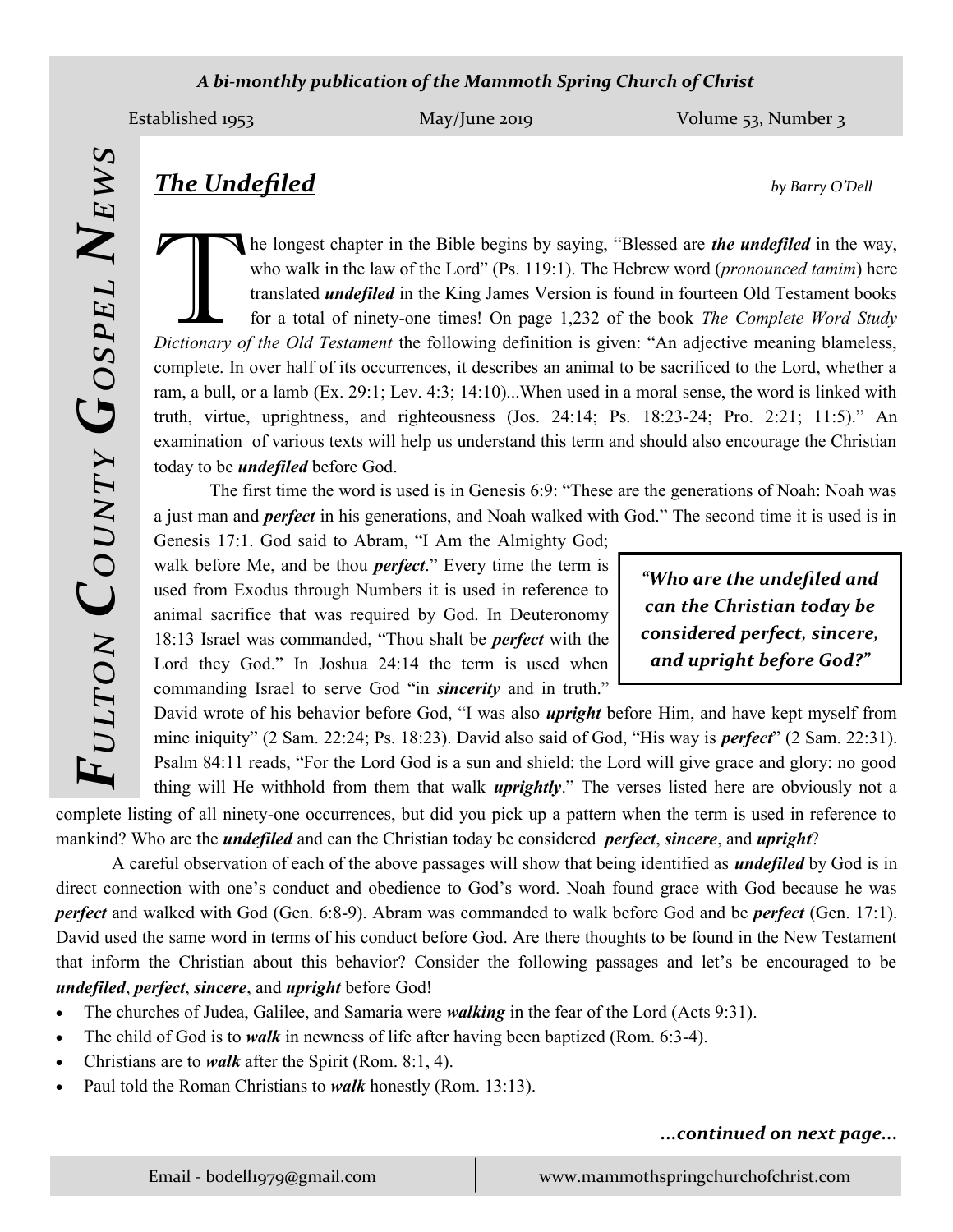- Christians are to *walk* by faith, not by sight (2 Cor. 5:7).
- Paul told the Galatians to *walk* in the Spirit (Gal. 5:16, 25).
- We are to *walk* in good works and love (Eph. 2:10; 5:2).
- We are to *walk* worthy of the Lord and in wisdom (Col. 1:10; 4:5).
- Finally, we are to *walk* in the light (1 Jn. 1:7) and "even as He walked" (1 Jn. 2:6).

What is the lesson? It is not impossible to please God! It is not impossible to live faithfully as a Christian! We today can be like Noah, Abram, and David. We can be considered *undefiled*, *perfect*, and *upright* before God. In fact, we are commanded to be. At the end of the sermon on the mount Jesus told His hearers, "Be ye therefore perfect, even as your Father which is in heaven is perfect" (Matt. 5:48). This is not a commandment that we be sinless, but that we be upright in terms of our relationship with our fellow-man as God has been with us (Matt. 5:43-47). A reading of the parallel text found in Luke 6:35-36 helps us understand this point.

Too many people believe that it is not possible to be pleasing to God. Too many Christians live with an attitude of hopelessness because of the reality of sin. Sin is real! Sin that is not removed by the blood of Christ, either in baptism for the non-Christian or repentance for an unfaithful Christian, will result in eternal punishment (Rom. 6:23). Yet, here is the good news - eternal life is in Christ (2 Tim. 2:10; 1 Jn. 5:11) and if we "*walk* in the light, as He is in the light, we have fellowship one with another, and the blood of Jesus Christ His Son cleanseth us from all sin" (1 Jn. 1:7). "*Blessed are the undefiled in the way, who walk in the law of the Lord*" (Ps. 119:1).

# *Just A Christian*

*Paul Mays - Roanoke, VA*

Want to be **JUST** a Christian. How about you? When Jesus built the one church that He promised to build in Matthew 16:18 there simply were no denominations. There were no "hyphenated Christians." Friends, I am a Christian want to be *JUST* a Christian. How about you? When Jesus built the one church that He promised to build in Matthew 16:18 there simply were no denominations. There were no "hyphenated Christians." Friends, I am a Christian with no prefix, suffix, or substitutions. And just like that, you too can be a Christian. I submit that anything else, any man-made divisive name strips the glory from where it belongs. All glory belongs to Jesus Baptist-Christians, Catholic-Christians, Lutherans, Weslyans etc. We are Christians. There is after all no other name given among men whereby we MUST be saved! "*Neither is there salvation in any other: for there is none other name under heaven given among men, whereby we must be saved*" (Acts 4:12). This concept is addressed many times in scripture. Please consider Paul's words: "*Now I beseech you, brethren, by the name of our Lord Jesus Christ, that ye all speak the same thing, and that there be no divisions among you; but that ye be perfectly joined together in the same mind and in the same judgment...Now this I say, that every one of you saith, I am of Paul; and I of Apollos; and I of Cephas; and I of Christ. Is Christ divided? was Paul crucified for you? or were ye baptized in the name of Paul*" (1 Cor. 1:10, 12-13)? This is such strong language! This is what I like to call "ungetoverable".

A modern day application would read something like this - "*Now I am urging you Christians, by the authority of Jesus Christ, that you all speak the same thing. I don't want you to be divided into different denominations. I want you all to be perfectly joined together in the same mind and in the same judgment*." Some are teaching that we should follow John Calvin, Martin Luther, the pope, or Christ. Is Christ divided? Was Calvin crucified for you? Or were you baptized in the name of the pope? Friends, I submit that if you are part of a denomination, if you wear a man-made name, that you are not a Christian at all. That is to say you are not following Christ. This is because denominations are entirely contrary to the authority of Jesus Christ. They are, in fact, anti-Christ. Consider the Lord's prayer as evidence. "*Neither pray I for these alone, but for them also which shall believe on me through their word; That they all may be one; as thou, Father, art in me, and I in thee, that they also may be one in us: that the world may believe that thou hast sent me. And the glory which thou gavest me I have given them; that they may be one, even as we are one: I in them, and thou in me, that they may be made perfect in one; and that the world may know that thou hast sent me, and hast loved them, as thou hast loved me*" (Jn. 17:20-23).

What we can learn from this earnest prayer from our Lord is that it takes our *...continued on next page...*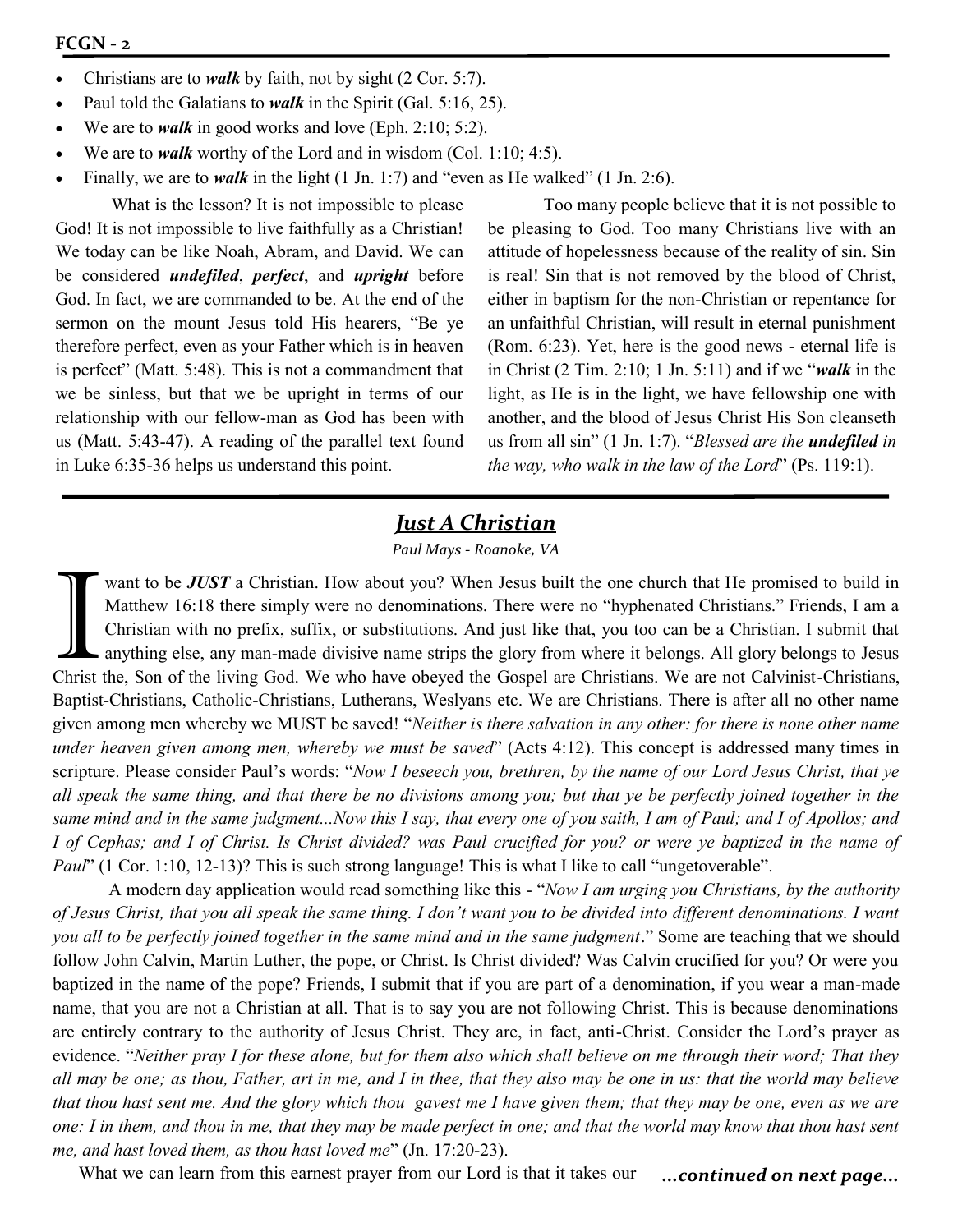unity to declare to the world that God loves us and that God sent Jesus. Sadly, the world sees tens of thousands of denominations. They see that most religious people are "of" fallible men. The world sees division and confusion and because of this they do not know that God loves them or even that God sent Jesus. This religious confusion, division, and denominationalism needs to be corrected! How do we get there? How do we solve this spiritual problem? How do we become *JUST* Christians? Authority. We must recognize that the Word of God is the sole authority. It is God's authority. It is His complete will for our lives revealed to us in

a reliable and understandable way. Paul wrote, "*All scripture is given by inspiration of God, and is profitable for doctrine, for* 

*reproof, for correction, for instruction in righteousness: That the man of God may be perfect, thoroughly furnished unto all good works*" (2 Tim. 3:16-17). We don't need any man-made creeds, manuals, confessions of faith, committees, or councils. All of those are sourced from man who has absolutely no authority. Jesus however has *ALL* authority in heaven and in earth" (Matt. 28:18). It is the words of Jesus that will judge us. "*He that rejecteth me, and receiveth not my words, hath one that judgeth him: the word that I have spoken, the same shall judge him in the last day*" (Jn. 12:48). Once we establish that authority, we will continue to turn to the completely sufficient word to answer every spiritual question (2 Tim. 3:16-17). I've written a hymn on this very subject. Please consider these lyrics:

## **Verse 1**

*There is something in a name that denotes who we belong to. There's a reverence to be shown and a glory that will shine through. We declare our Maker's praise, we declare who we belong to. We proclaim the Lord to all, giving honor is what we do.*

## **Chorus**

*Oh the church that He built (Church that Jesus built) Will wear His name (Proudly wear his name) Yes the church that He built (Church that Jesus built) Remains the same (She'll remain the same)*

*"I want to be JUST a Christian. How about you?"*

*There is only one bride (Jesus has one bride) For which He died (For his bride he died)*

*In the doctrine of Christ (One doctrine of Christ) She will abide (His bride will abide)*

## **Verse 2**

*There could never be a man who could do what Jesus did do. So we will not wear their name, to divide would bring our Lord shame. So declare the king of kings, show the world we're on a mission. We are hoping that you'll be under Jesus only Christians.*

## **Chorus repeats**

Friends, I want to be *JUST* a Christian. How about you?

*Paul is a member of the Westside church of Christ in Salem, VA. Check out his work on Facebook at www.facebook.com/originalhymns or on YouTube www.youtube.com/user/neanderpaul*

# *Please Consider*

The Church of Christ at Mammoth Spring is currently sending our approximately 9,300 copies of FCGN on a bi-monthly basis. We reach 12 foreign countries and 49 of our 50 states. There are also around 150 who receive FCGN via email. As you know, this work is supported financially by both individuals and congregations around the United States. The congregation here greatly appreciates that support and this work could not be done without the many good people who contribute regularly. *Thank You!* We do not take you for granted.

However, FCGN is facing a deficit each time it goes to the printer and the Post Office. For example, the Nov/ Dec 2018 printing and mailing costs were \$400.00 over the contributions. The Jan/Feb 2019 printing and mailing costs were \$1,800.00 over the contributions received. The Mar/Apr 2019 printing and mailing costs were \$4,000.00 over the contributions. One reason for such a high number for March and April was due to the computer software that must be purchased once a year to keep our labeling program up-to-date. If you would like to ask any questions of us about the paper or possibly financial contributions, please, feel free to contact us. Send an email to me (bodell1979@gmail.com), call the office, or send us a message on our Facebook page.